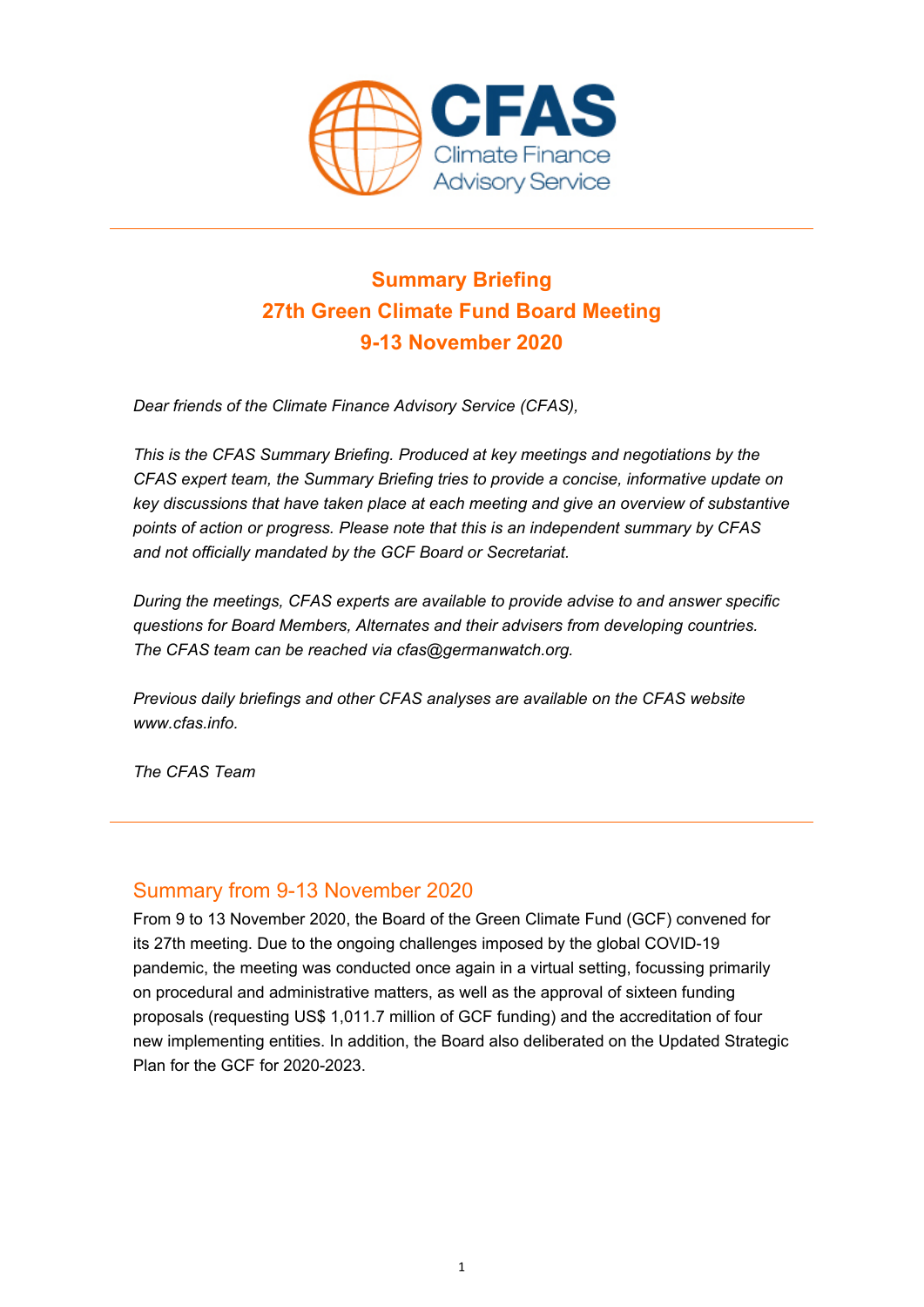### **Opening of the meeting and adoption of the agenda**

The Co-Chairs, Ms. Sue Szabo (Canada) and Mr. Nauman Bashir Bhatti (Pakistan) opened the 27th GCF meeting, welcoming fellow Board members and introducing the agenda. Quickly, a discussion evolved around the status of the Updated Strategic Plan (USP), which as many Board members expressed, constitutes a key document to close policy gaps and an important deliverable of B.27. Although the document developed under the coordination of facilitating Board members had been sent to the Co-Chairs a few days before the Board meeting, it was not circulated to the entire Board. Several Board members expressed their frustration with the situation, noting the importance of urgent action, of the USP being a key guiding document, and reminding of the intense consultations that went into the document. Some Board members urged sharing the USP document and including an action item in the B.27 agenda, with a view of trying to approve the USP at this meeting.

The Co-Chair also laid out, as part of the item on decisions proposed between the twentysixth and twenty-seventh meetings of the Board, that three decisions were circulated and adopted: (a) on the members of the Ethics and Audit Committee; b) on the appointment of external auditors; and c) on the performance review and appointment of Information Appeals Panel members. The Co-Chair further noted that one decision received one objection from a Board member, namely on the accreditation of an observer organisation, and explained that Co-Chairs are working through the objections with the concerned Board member directly. The Board also approved the report from B.26 without further comments.

### **Report on the activities of the Secretariat**

The report on the activities of the Secretariat was presented by the GCF Executive Director, Mr. Yannick Glemarec. In addition to outlining some of the challenges that COVID-19 had posed to the Secretariat's work (including slowing down recruitment processes), the ED highlighted among others the following points:

- efficiency increases in processes for the approval cycle by 55%; the number of days from approval to disbursement improved by 22%; noting that the next step after disbursement - project expenditure which eventually means delivery to the beneficiaries - was the responsibility of the delivery partner;
- progress on the development of a procurement manual (to be ready by end of the year), and efficiency gains already achieved through the finance manual and the programming manual; and progress in working on a digital accreditation platform;
- concerns in relation to lack of progress on securing Privileges and Immunities (P&I), bearing significant legal and financial risks as project implementation is ongoing in many countries without P&Is; the Secretariat is exploring different potential routes to address P&I (including through the UN) which, however, pose fundamental legal challenges;
- the Secretariat accelerated the implementation of the active provisions of the Policy on the Prevention and Protection from Sexual Exploitation, Sexual Abuse and Sexual Harassment (SEAH Policy) related to covered individuals, while working on the policy revisions the Board mandated at B.25;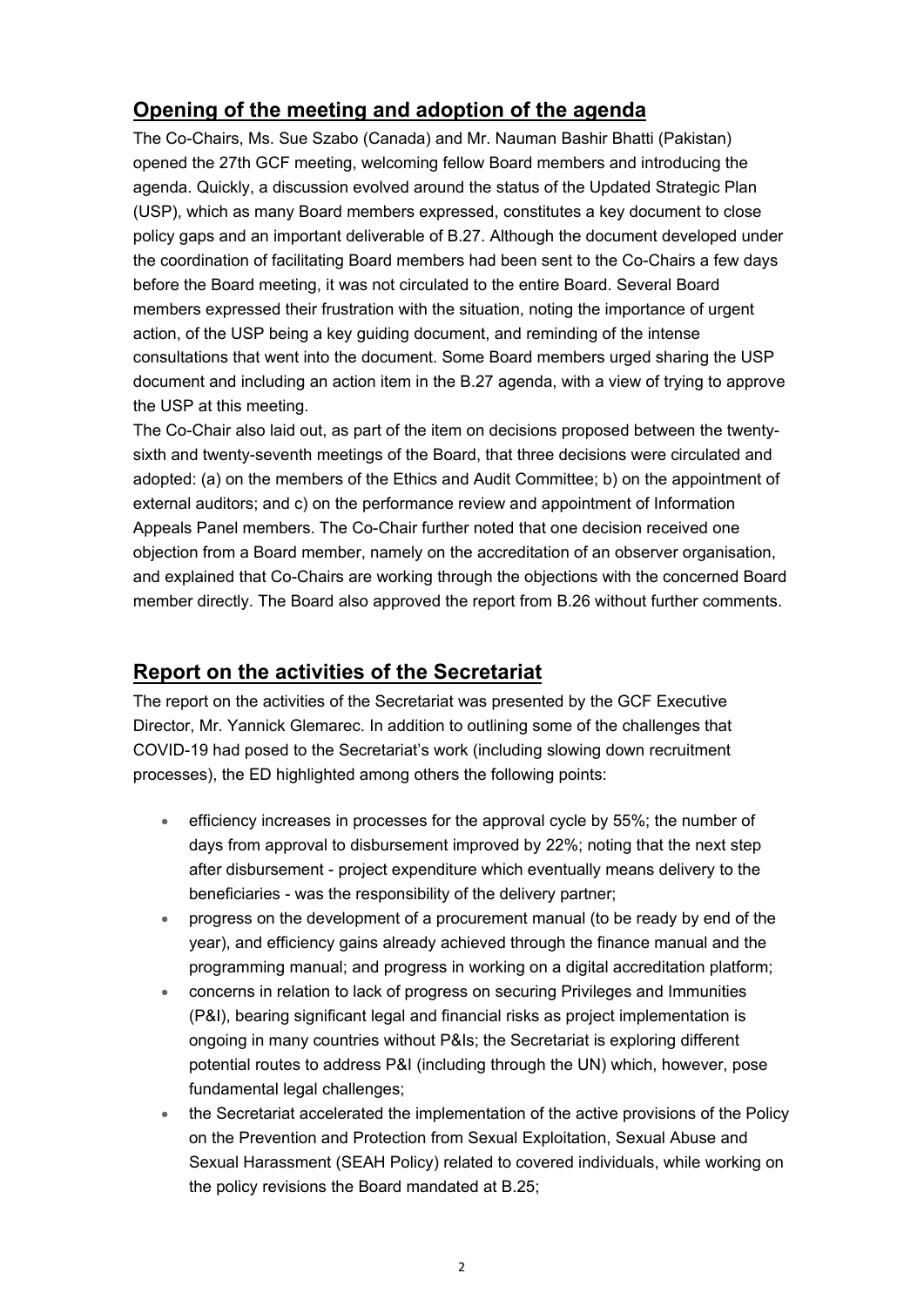- strengthening of internal complaints and grievance mechanisms and trainings and 360° type reviews of senior managers to promote embodying the GCF's core work culture values;
- resource mobilisation: Austria has made an additional contribution of EUR 100 million (five times the contribution during the IRM period); also additional contribution of CHF 50,000 from Liechtenstein, bringing the total amount of GCF-1 to US\$ 9.998 billion; Secretariat is also working on finalizing contributions of US\$ 3 million from Qatar, and US\$ 1 million from the Brussels region; would bring GCF-1 contributions over symbolic US\$10 billion threshold.

Several Board members appreciated the efficiency gains in Secretariat procedures, the activities in light of the COVID-19 challenges, or progress in the implementation of workforce well-being and complaints mechanism procedures. In addition, Board members shared a number of observations and raised a number of questions. Regarding the way forward on Privileges and Immunities, the GCF General Counsel also explained that in discussions with the UN about potential P&I coverage through the UN, issues emerged for example in relation to who would be responsible for the election of an Executive Director, the fact that the appointment of independent units or pension systems would have to be in accordance with UN regulations, as well as overall barriers which may be "insurmountable". Furthermore, Board members raised, amongst others, the need to rapidly consider the review of the Simplified Approval Process, and other policy matters which have not been tabled for B.27. Another Board member also raised the concern that too many projects put forward still rather reflect the priorities of accredited entities than those of the countries. The Board took note of the report.

#### **Reports from Board committees, panels and groups**

The Co-chair outlined the scope of reports from Board committees, panels and groups prepared for B.27, comprising reports from the Accreditation Panel, the Accreditation Committee the Budget Committee, the Ethics and Audit Committee, the Investment Committee, the Independent Technical Advisory Panel (ITAP), the Performance Oversight Committee and the Risk Management Committee.

Board members took note of the reports. Some concerns were raised regarding the feedback from ITAP, which judged that funding proposals presented to the panel were of low quality and required multiple rounds of revisions. Other members stressed the need to review the mandate of ITAP, which in their view should not serve as a "gatekeeper" and withhold funding proposals from being presented to the Board for consideration. Questions were raised regarding the status of the Updated Accreditation Framework, which has not yet been presented to the Board for approval. Last but not least the issue of Board committees was brought up by Board members. One Board member suggested reviewing the role and modalities of Board committees, including the issue of chairmanship, while another member pointed out the difficulty of adopting decisions due to a lack of quorum in some Board committees.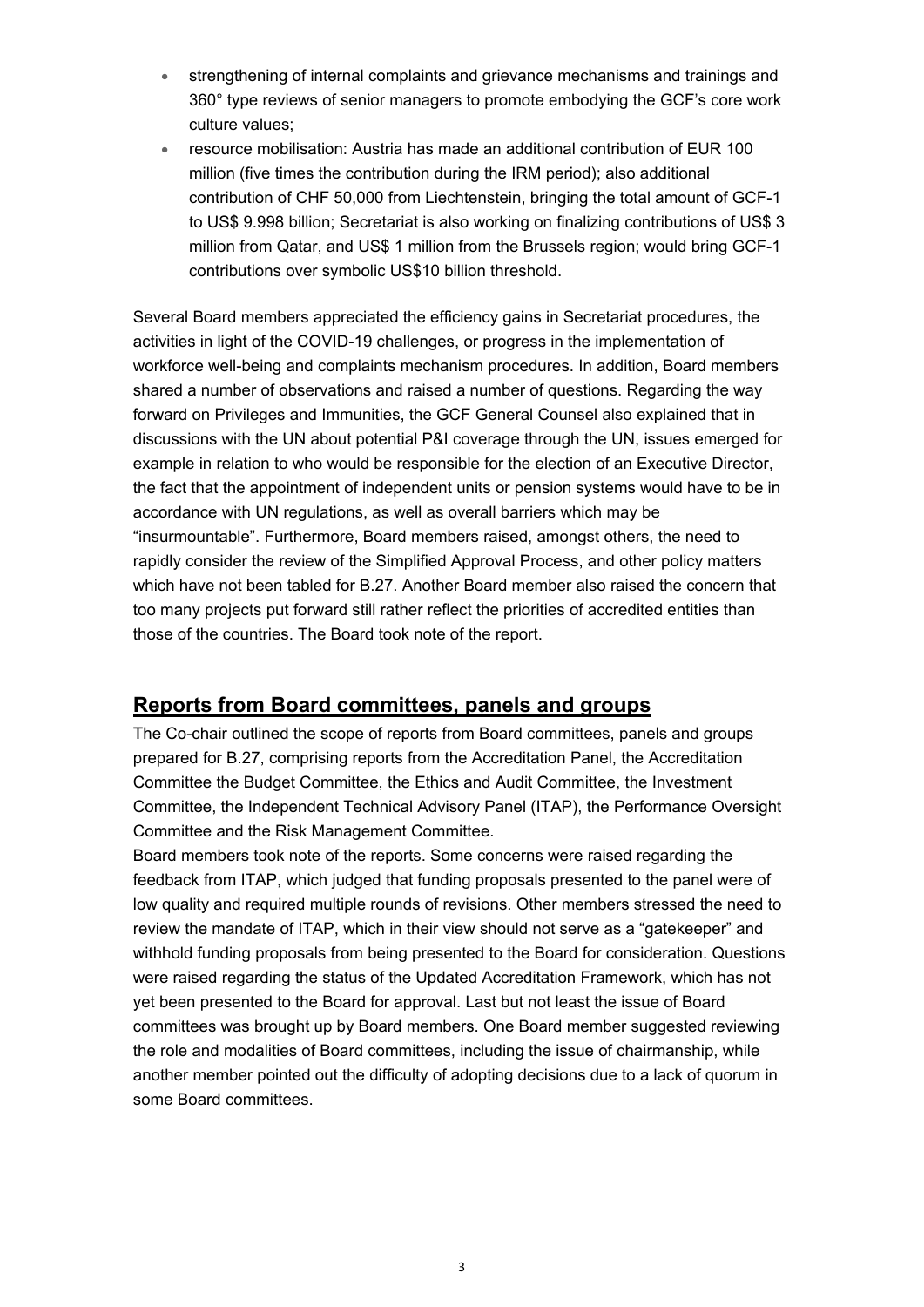### **Reports on the activities of the independent units**

#### Report from the Independent Redress Mechanism (IRM) and the Information Appeal Panel (IAP)

The head of the IRM, Mr. Lalanath de Silva presented the report, covering the IRM's activities up to 30th September 2020. He reported that despite the global COVID-19 pandemic, the IEU was able to meet its commitments outlined in the IRMs 2020 work plan. It was reported that the IRM has received three formal complaints and a continuing selfinitiated inquiry in 2020, while also processing, and subsequently closing, two pre-cases during the reporting period. As explained, a pre-case is a communication from an external party to the IRM that is registered in the Case Management System as a pre-case and may or may not mature into a complaint. With regard to outreach activities, capacity building, advisory and operating the IRM it was reported that the Guidelines for Board consideration of IRM reports were developed in consultation with the Ethics and Audit Committee and are ready for Board approval at this meeting. Outreach activities were undertaken virtually in light of the COVID-19 pandemic, inter alia, through events with civil society and communities in Brazil, Mongolia and sessions with civil society groups around the IAMnet roundtable held earlier this year. Capacity building was conducted through a virtual platform and the design of a training workshop for grievance and redress mechanisms for direct access entities. Three regional workshops of three weeks each have taken place for Latin America and the Caribbean in July; Africa in August/September; and Asia and the Pacific in October.

Last but not least, Mr. Lalanath de Silva presented the report of the Information Appeals Panel (IAP), which entertains and decides appeals filed under the Information Disclosure Policy of the GCF. The IAP received one appeal during the reporting period from an Alternate CSO Active Observer with regard to a request for an indicative list of funding proposals in the GCF pipeline. This indicative list would include, at minimum, the current funding proposal title, countries involved in the proposal, the accredited entity, and the anticipated Board meeting it would be proposed. Having assessed the issue, the IAP recommended that the information requested be disclosed without any further delay and communicated its decision to both the appellant and to the Executive Director. Contrary to the recommendation by the IAP, the Executive Director decided not to release the information.

#### Report of the Independent Evaluation Unit (IEU)

A representative of the IEU, Mr. Andreas Reumann reported on the unit's activities up to November 2020, along the four pillars of the IEU: (i) Evaluations; (ii) Learning, advisory services, and capacity strengthening; (iii) Communications, uptake and partnership; and (iv) building and strengthening the IEU itself.

Regarding evaluations, the IEU submitted the rapid assessment of the Simplified Approval Process, an independent synthesis on the GCF accreditation function and an independent evaluation on effectiveness and relevance of GCF investments in Small Island Developing States. It also continued working on its Learning-Oriented Real-Time Impact Assessment programme (LORTA), aimed at embedding real-time impact evaluations into GCF funded projects. In light of the COVID-19 pandemic the IEU placed considerable emphasis on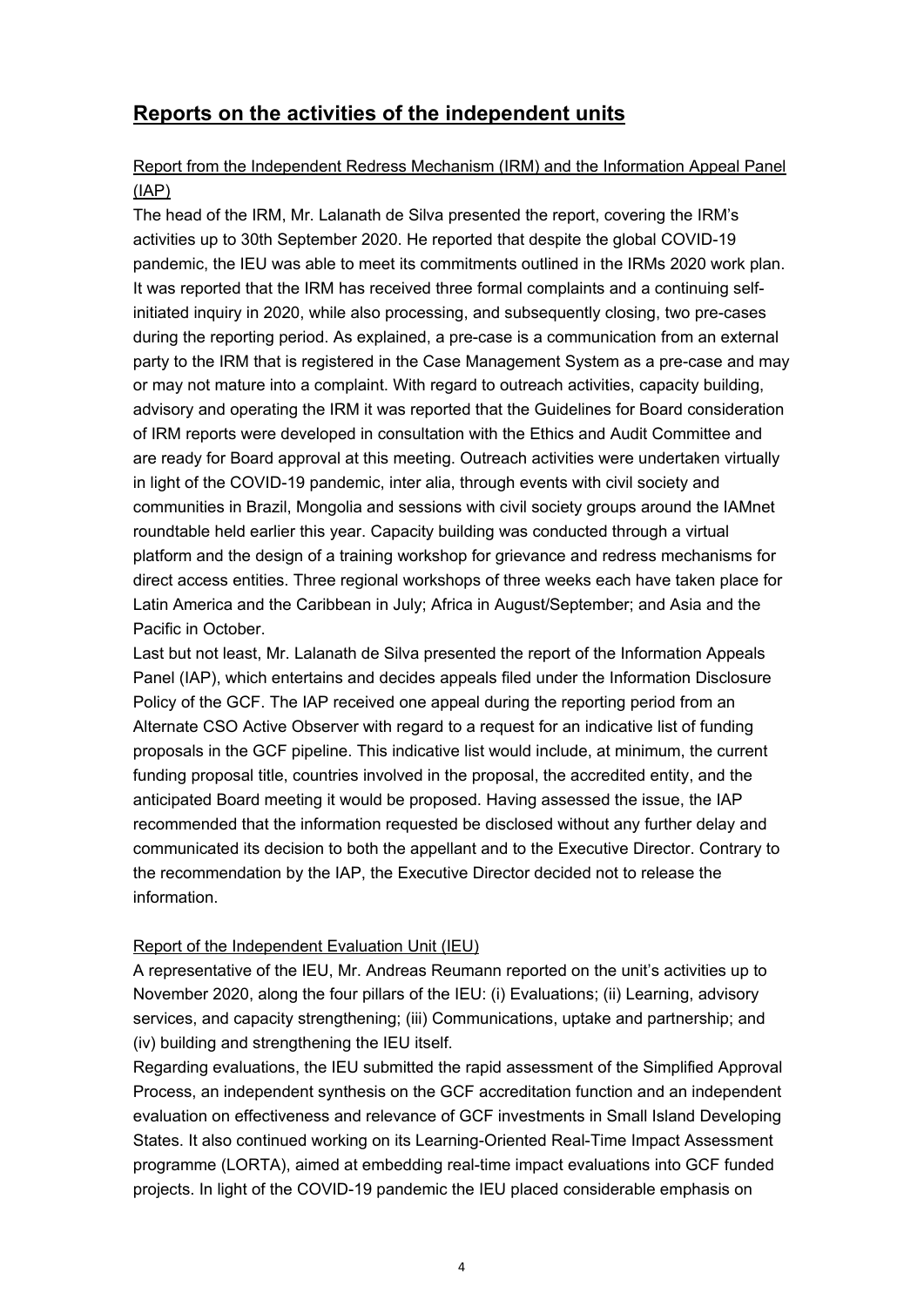virtual tools to engage with partners and stakeholders and participate in learning and capacity building activities.

#### Report of the Independent Integrity Unit (IIU)

The head of the IIU, Mr. Ibrahim Pam presented the report, covering activities of the unit as of 30 September 2020 along the IEU's six priority areas: (i) Establishment of the administrative remedies and exclusions framework; (ii) Development of the Investigation Standards; (iii) Monitoring the implementation of integrity policies; (iv) Proactive integrity risk assessments and project/programme reviews; (v) Awareness raising; and (vi) Investigations. Inter alia, the IIU continued its engagement with the Secretariat in reviewing the draft Administrative Remedies and Exclusion Policy, which sets out the principles and general procedures to be followed by which the Fund determines, whether or not to apply remedies against parties alleged to have engaged in Prohibited Practices in connection with projects, programmes, and other activities funded by the GCF. Furthermore, the IIU completed additional rounds of consultations on the draft Investigation Standards with all GCF staff, relevant Divisions of the Secretariat, and Independent Units and continued the development of the Investigations Manual, which is intended to support the Investigation Standards and articulate the numerous operating procedures of the investigation function of the IIU. Last but not least, the IIU continued the procurement process for a robust and secure case management system (CMS) to support the investigation function of the Unit, with the aim to begin an implementation of the CMS by the end of 2020.

Board members welcomed the reports from the independent units. Regarding the case outlined in the report of the IAP, several Board members urged to apply the principle of openness and transparency and that sharing information should be the default. In their view, withholding information should only be the exception, which was also again reiterated by the CSO Active Observers in their intervention. Concerns were raised given the importance of the IRM and the low number of staff the unit is currently working with, relying partially on interns to implement the activities. Furthermore, one Board member cautioned against premature recommendations from the IEU related to the Project Specific Assessment Approach (PSAA), given that the PSAA's exact design is still under consideration. Last but not least, some members suggested enhancing coordination between the independent units.

### **Report on the activities of the Co-Chairs**

The Co-Chairs referred to the written report on the activities of the Co-Chairs from late August 2020 till October 2020 and refrained from presenting a summary of its contents for the sake of saving time. One Board member commented that the Co-Chairs currently fail to provide preparatory documents for the Board meetings well in advance (i.e. the rule is 21 days in advance) and that this has already been witnessed at previous meetings this year. As an example, the draft of the USP was mentioned, which had not been presented on the GCF website till the second day of B.27. It was underlined that the role of the Co-Chairs needed to be clarified in future and to be brought in line with the Rules of Procedure. The Co-Chair acknowledged the comment and concluded the item by stating that the report was noted by the Board members.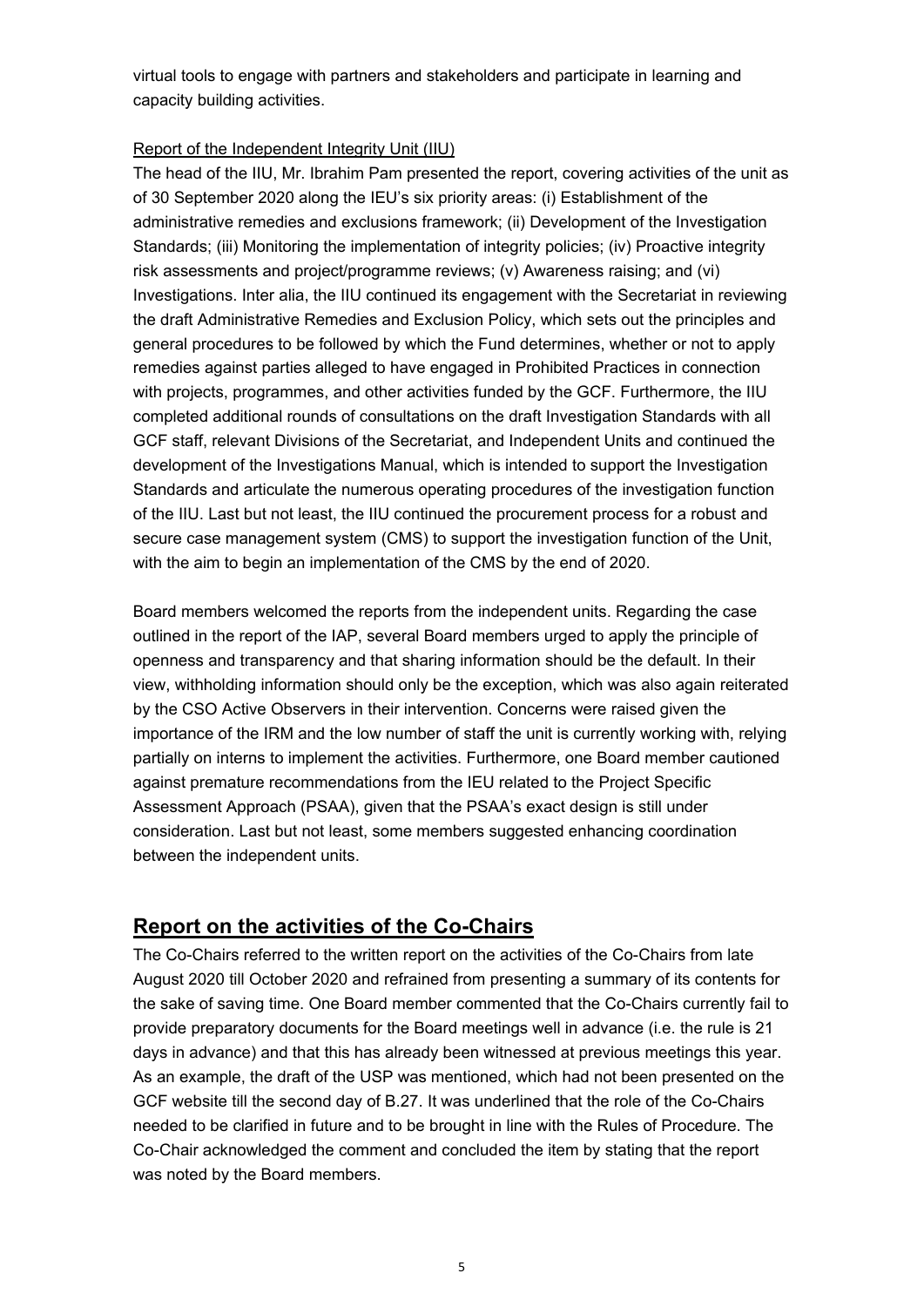#### **Status of GCF resources, pipeline and portfolio performance**

The Co-Chair invited the Secretariat to provide an update on the overall status of resources, pipeline and portfolio performance, including the annual portfolio performance report. Concerning the status of resources, the Fund was able to mobilize almost USD 10 billion in pledged contributions for its first replenishment (GCF-1) as of November 2020. Of the resources under the IRM, USD 7.6 billion have been intended for projects and programmes, USD 0.5 billion have been dedicated to readiness support activities and USD 0.9 billion went into accredited entity (AE) fees, the administrative budget and a forex buffer. On the status of the overall portfolio, USD 6.2 billion have been committed to 143 projects and programmes in 106 countries (65% public sector, 35% private sector) till November 2020. The current pipeline includes 445 funding proposals and concept notes worth USD 22.1 billion for 134 countries (58% public sector, 42% private sector). The Secretariat highlighted that there has been an increase in private sector funding proposals, which can be interpreted as a sign for a successful private sector mobilization, that grant equivalent (53%) is dominantly used for adaptation projects, underlining the importance of this instrument for such projects, and that adaptation support for the most vulnerable countries currently exceeds the target (at 70% compared to a target of 50%). Regarding the involvement of AEs, international access entities still manage the greater share of the approved funding (direct access entities only 21% of the portfolio), but the Secretariat sees a positive trend over the past two years in direct access entity (DAE) proposals and, under the readiness support, 52 proposals currently target the accreditation of additional DAEs. On project implementation, the Secretariat noted a positive trend on the disbursement rate, however, concerns were voiced over the imbalance between disbursement (USD 0.5 billion in 2019, USD 1.35 billion in September 2020) and expenditure (USD 0.2 billion in 2019, amount for 2020 not yet available). Explanations identified for this situation include that many projects and programmes are still in the early stages of implementation, but also that the COVID-19 pandemic has caused significant setbacks in implementation. As a counter strategy, the Secretariat aims at coordinating more closely with AEs and through enhancing their portfolio monitoring. Nevertheless, the general outlook on resources and the portfolio was regarded as positive (e.g. continuous growth, progress in disbursements) and that ongoing efforts will support this (e.g. increased standardization in operations, capacity strengthening of the Secretariat).

Within the round of comments by the Board members, it was highlighted that the involvement of DAEs should be further increased and that the suggestions by the Secretariat on how to deal with the COVID-19 pandemic are encouraged. On the distribution of funding among results areas, some Board members underlined that they would like to see more engagement related to biodiversity, forestry and land-use (i.e. REDD+). Another matter raised was the fact that at least 13 projects approved in the early stages of GCF maturity do not yet have gender action plans, which the Secretariat should engage upon. In addition, some comments addressed the way in which information was presented in the portfolio performance report, including demands to showcase information on the engagement of international AEs with DAEs or a breakdown of the GCF's activities in Sub-Saharan Africa. The statement from an active observer also underlined, among other remarks, that the role of DAEs should be further strengthened, that lessons learned should be applied before approving more REDD+ projects and that the Secretariat should look into the shortcomings related to gender action plans.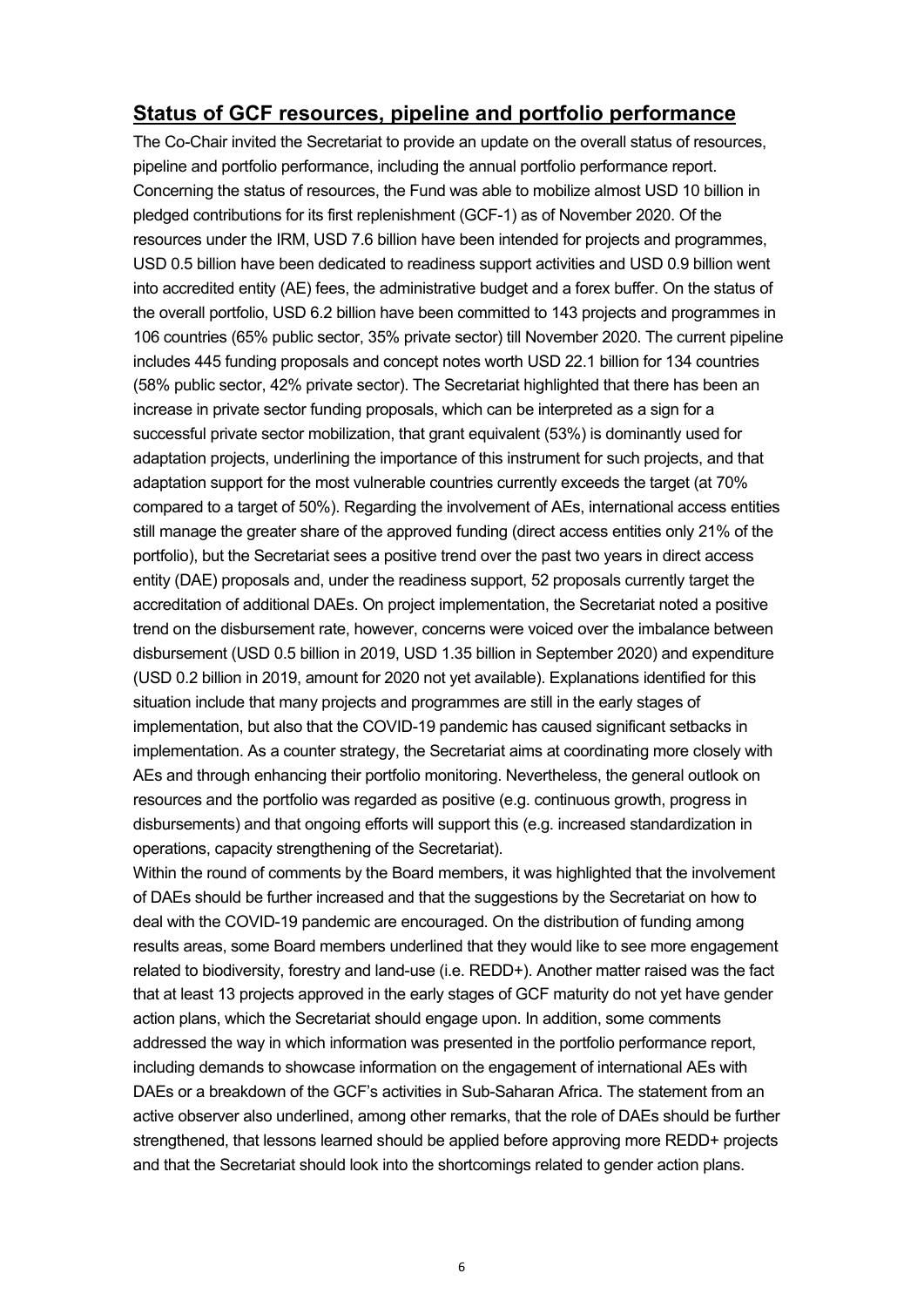### **Ninth report of the GCF to the Conference of the Parties**

Despite the next Conference of the Parties (COP) being shifted to end of 2021, the GCF Board undertook a debate on the report to be prepared by the GCF regarding its progress on the guidance received from at the latest international climate change conference in Madrid (COP25). There was consensus among the Board members that the report in its current stage was regarded as incomplete (e.g. low level of detail on ongoing developments and delays in their delivery). The Co-chair emphasized that it was a challenging year for the Board, considering the COVID-19 impacts on physical meetings as well as related to the work on policy documents (i.e. 42 policy documents up for consultation in 2020: 14 have been approved by the Board so far, 13 documents with consultations not yet concluded, the rest being worked on by the Secretariat). This agenda item was concluded with a request to the Secretariat to further update and review the report to the COP and to present it again for consideration.

### **Consideration of funding proposals**

The Board considered sixteen funding proposals, requesting a total of US\$ 1,011.7 million of GCF funding, and representing a total value of US\$ 2,081.7 million. Of the sixteen funding proposals considered, 10 were public sector proposals, including three considered under the Simplified Approval Process (SAP), whereas six were private sector proposals. With the approval of these sixteen funding proposals, the total number of projects and programmes funded by the GCF would reach 159, with a total GCF funding amount of US\$ 7.2 billion and a total value of US\$ 23.2 billion when including co-financing. Board members welcomed the general introduction by the Secretariat and thanked both the Secretariat and ITAP for the work conducted. Several Board members were pleased with the diversity and innovative character of the funding proposals, including the diversification of financial instruments and the participation of the private sector. However, several areas of concern were noted. First, the low share of funding directed to the lowemissions transport sector, both in the current funding proposals and the portfolio as a whole. The low share of adaptation funding, as well as funding directed towards Sub-Saharan Africa was also pointed at as a concern. Other important concerns expressed by Board members included the low share of funding channelled through DAEs, despite the fact that the SAP was conceived as a means to promote DAE participation; and the low leverage ratio of the GCF financing, as compared to other multilateral organisations. Additionally, one Board member noted the heterogeneity of the proposals in terms of their quality, with some exhibiting high quality, while many did not have a high paradigm shift potential.

Overall, the Board members considered that these concerns reflected the need for the Secretariat to manage the project pipeline more actively; as well as the need for an updated Results Management Framework (RMF) and the development of a policy for programmatic approaches.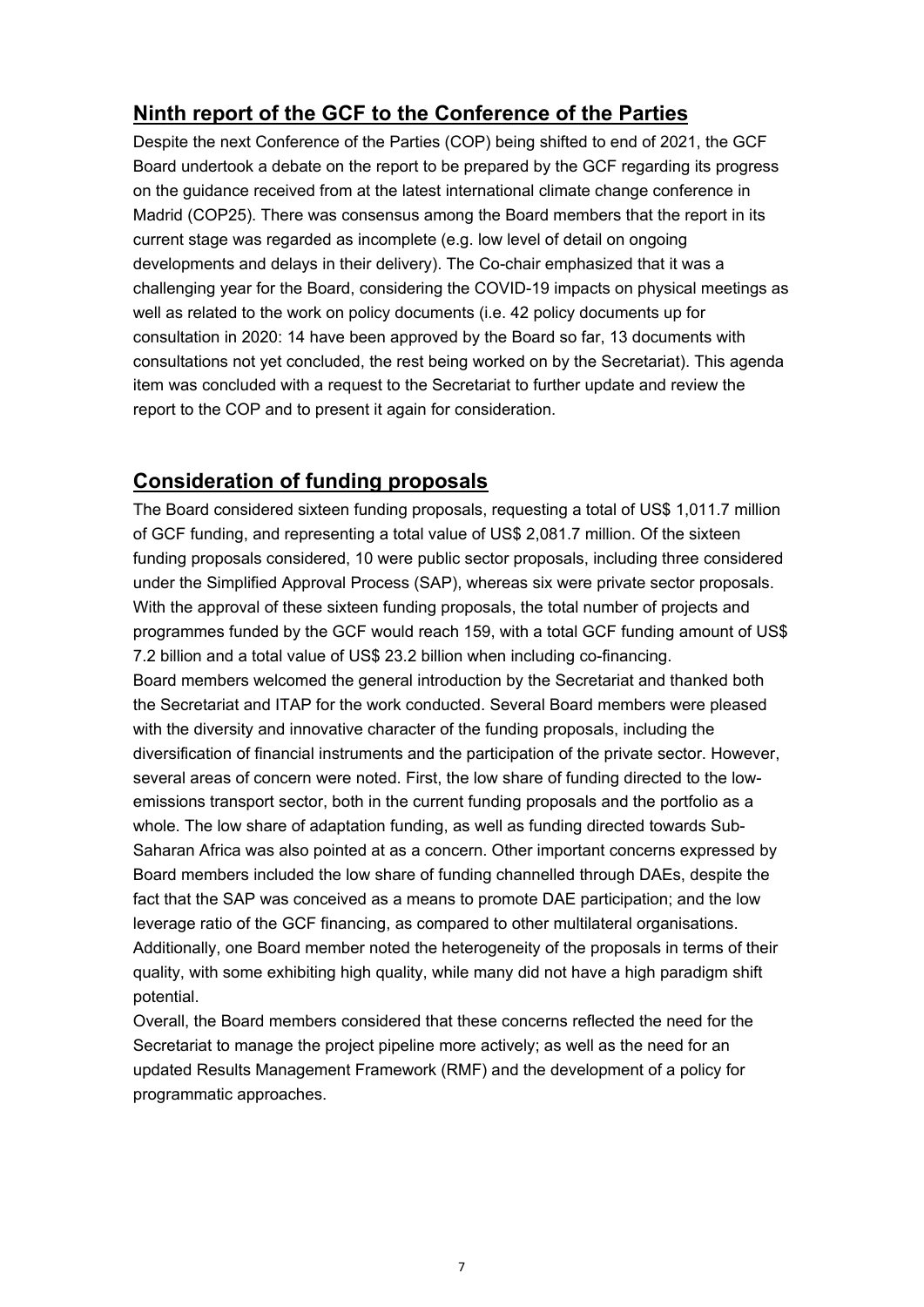The Board decided to approve all sixteen funding proposals:

- **SAP017:** *"Climate proofing food production investments in Imbo and Moso basins in the Republic of Burundi"*, International Fund for Agricultural Development (IFAD); Burundi; US\$ 9.9
- **SAP018:** *"Enhancing Climate Information Systems for Resilient Development in Liberia (Liberia CIS)"*, African Development Bank (AfDB); Liberia; US\$ 10.0
- **SAP019:** *"Gums for Adaptation and Mitigation in Sudan (GAMS): Enhancing adaptive capacity of local communities and restoring carbon sink potential of the Gum Arabic belt, expanding Africa's Great Green Wall"*, Food and Agriculture Organization of the United Nations (FAO); Sudan; US\$ 9.9
- **FP141:** *"Improving Adaptive Capacity and Risk Management of Rural communities in Mongolia"*, United Nations Development Programme (UNDP); Mongolia; US\$ 23.1
- **FP142:** *"Argentina REDD+ Results-Based Payments for results period 2014-2016"*, Food and Agriculture Organization of the United Nations (FAO); Argentina; US\$ 82.0
- **FP143:** *"Planting Climate Resilience in Rural Communities of the Northeast (PCRP)"*, International Fund for Agricultural Development (IFAD); Brazil; US\$99.5
- **FP144:** *"Costa Rica REDD+ Results-Based Payments for 2014 and 2015"*, United Nations Development Programme (UNDP); Costa Rica; US\$ 54.2
- **FP145:** *"RELIVE REsilient LIVElihoods of vulnerable smallholder farmers in the Mayan landscapes and the Dry Corridor of Guatemala"*, Food and Agriculture Organization of the United Nations (FAO); Guatemala; US\$ 29.8
- **FP146:** *"Bio-CLIMA: Integrated climate action to reduce deforestation and strengthen resilience in BOSAWÁS and Rio San Juan Biospheres"*, Central American Bank for Economic Integration (CABEI); Nicaragua; US\$ 64.1
- **FP147:** *"Enhancing Climate Information and Knowledge Services for resilience in 5 island countries of the Pacific Ocean"*, United Nations Environment Programme (UNEP); Cook Islands, Marshall Islands, Niue, Palau, Tuvalu; US\$ 47.4
- **FP148:** *"Participation in Energy Access Relief Facility ("EARF")"*, Acumen Fund, Inc.; Democratic Republic of the Congo (the), Kenya, Mozambique, Nigeria, Rwanda, Senegal, Sierra Leone, Uganda, Zambia; US\$ 30.0
- **FP149:** *"Green Climate Financing Facility for Local Financial Institutions in Latin-America"*, Corporación Andina de Fomento (CAF); Chile, Ecuador, Panama, Peru; US\$ 100.0
- **FP150:** *"Promoting private sector investment through large scale adoption of energy saving technologies and equipment for Textile and Readymade Garment (RMG) sectors of Bangladesh"*, Infrastructure Development Company Limited (IDCOL); Bangladesh; US\$ 256.5
- **FP151:** *"Technical Assistance (TA) Facility for the Global Sub national Climate Fund"*, International Union for Conservation of Nature (IUCN); multiple countries (42); US\$ 18.5 (considered jointly with **FP152**)
- **FP152:** *"Global Sub national Climate Fund (SnCF Global) Equity"*, Pegasus Capital Advisors (PCA); multiple countries (42); US\$ 150.0 (considered jointly with **FP151**)
- **FP153:** *"Mongolian Green Finance Corporation"*, XacBank LLC; Mongolia; US\$ 26.7

Funding proposals **FP146**, **FP151** and **FP152** considered jointly, **SAP017** and **SAP019** required further interaction and consultations between board members.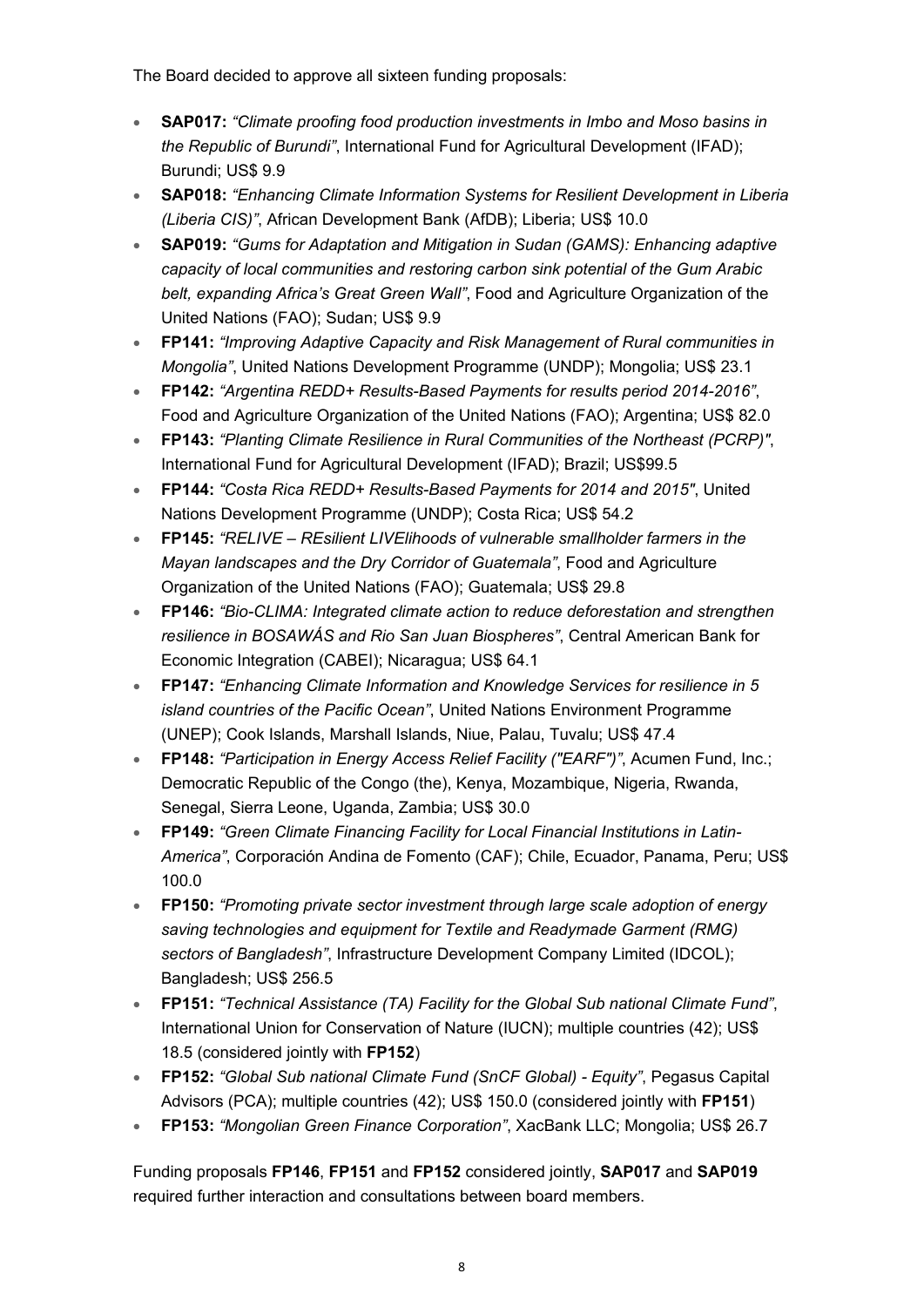One Board member opposed both **SAP017** and **SAP019**. Further consultations were conducted with Board members but agreement could not be reached. The Co-Chairs, considering that all efforts at reaching consensus had been exhausted, proceeded to put the funding proposals up for a vote by the Board. For **SAP017**, 22 Board members voted in favour, 1 Board member against the proposal and 1 Board member abstained; the proposal was ultimately approved. As for **SAP019**, 23 Board members voted in favour and 1 Board member against the proposal, which was ultimately approved

One Board member expressed his objection to the approval of **FP146**. Additional concerns over this proposal were raised by other Board members, related to the governance of the project, the monitoring and oversight necessary for its successful implementation, as well as the apparent lack of consultation of the indigenous populations in the project´s area. Further consultations were conducted with Board members, which resulted in additional conditions being added to the proposal and related decision. However, agreement could not be reached with the objecting member. The Co-Chairs, considering that all efforts at reaching consensus had been exhausted, proceeded to put the funding proposal with additional conditions up for a vote by the Board: 22 Board members voted in favour of the proposal with the added conditions, 1 Board member abstained and 1 Board member voted against the proposal, which was ultimately approved.

**FP151** and **FP152** were considered jointly, because they represent two different components of the same project. Concerning these proposals, opinions were divided among the Board members, with some considering the proposal very relevant to smaller developing countries that have a harder time accessing climate funds for the private sector on their own; as well as its relevance in terms of promoting private sector involvement. The focus of the proposals in the subnational level was also seen as a positive aspect. Other Board members expressed strong concern with the proposed Fund representing in effect a blind pool, which makes evaluation of the potential impact of the investments impossible ex-ante, because the number, type, size and location of the sub-projects is unknown. Additionally, the number of projects that will benefit each one of the 42 countries involved, if any, is unknown, and there is a possibility that some countries will not be able to access these funds and that national capacities will not be developed, both for the subnational authorities and the local private sector. Of concern as well was the implementation arrangements, given that two accredited entities (Pegasus Capital Advisors and IUCN) are involved, increasing the complexity of managing the project and requiring further clarification on the distribution of responsibility for implementation.

One Board member initially opposed the approval of these proposals, on the basis that more information was necessary to understand the proposals and their potential impact. After further consultation and the addition of specific conditions, consensus was achieved and the proposals were approved.

#### **Consideration of accreditation proposals**

The Secretariat presented an overview of the status of accreditation up to 31 October 2020 along with the pipeline of applicant entities. The presentation also contained information on support to Direct Access Entities (DAEs) and an overview of the accredited entity portfolio.It was reported that until 31 October 2020, 99 entities had been accredited and a pipeline of 120 entities were still seeking accreditation. The Secretariat highlighted that in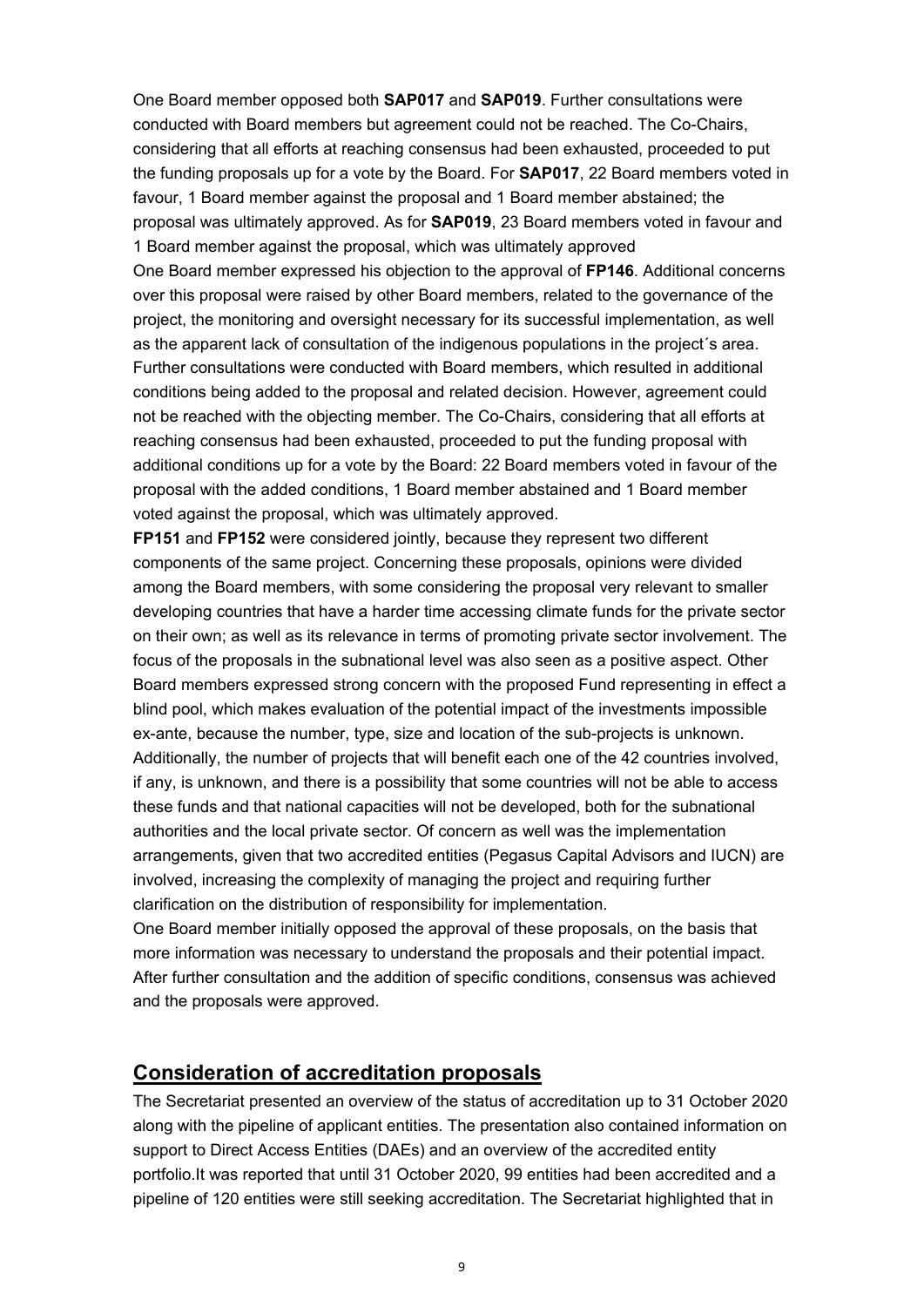addition to the pipeline, eleven applications had been received from Accredited Entities requesting to upgrade their accreditation types of which eight have already been approved for upgrade by previous Board decisions. Furthermore, the Secretariat continued providing in-depth readiness support for pre-accreditation to 37 DAEs nominated by 48 countries. At this meeting, the Board was presented with four new entities for accreditation - three for direct and one for international access.

Board members welcomed the presentation by the Secretariat. Concerns were raised regarding the amount of time needed from application to approval of accreditation proposals (21 months on average). Others stressed the need to streamline the accreditation process, in particular for direct access entities and suggested strengthening partnership between direct and international access entities.

The Board decided to accredit all entities as proposed, namely:

- **Kemitraan bagi Pembaruan Tata Pemerintahan (Kemitraan)**, Direct Access (public), Indonesia
- **National Trust for Nature Conservation (NTNC)**, Direct Access (private), Nepal
- **KCB Bank Kenya Limited (KCB)**, Direct Access (private), Kenya
- **Camco Management Limited (Camco)**, International Access (private), UK

### **Updated Strategic Plan for the GCF for 2020-2023**

The latest draft of the Updated Strategic Plan (USP) was only made available on the GCF website on the second day of B.27, on which the respective agenda item had been scheduled for consideration. The Co-Chair opened the agenda item, noting that the USP will be of high importance for the performance under GCF-1 and that a significant amount of work has been already put into the current draft - both observations which should encourage Board members to conclude B.27 with an adoption of the USP. This was followed by the Secretariat presenting the process of developing the USP, which started at B.21 in October 2018. After a formal round of inputs for the USP and a preparation of a zero draft for B.24 (November 2019), work on the draft commenced in informarmal working sessions, concluded by a small group process (July-October 2020). Moving forward, the latest co-facilitators for the topic, Mr. Walter Schuldt (Ecuador) and Mr. Josceline Wheatley (United Kingdom), which had been assigned to this role at B.25 in Geneva, presented the results of the most recent consultations with Board members. These had been focussing on six outstanding issues, namely (i) strategic objectives – allocations (paragraphs 13(b) and (c)); (ii) shifting financial flows in accordance to Paris Agreement para 2.1c (paragraphs 7, 15, 21); (iii) project prioritization (paragraph 20(c)); (iv) diversifying instruments (paragraph 20(e)); (v) accreditation prioritization (paragraph 26 (a)); and (vi) efficient process management and delegation (paragraph 29). Both Co-Facilitators also underlined that this has been one of the longest and most involved processes within GCF work, reflecting various contributions from all sites.

Thereafter, the floor was opened for comments by the Board members, which was met with high participation. The majority of Board members also acknowledged the long, workfilled process of the USP, while stating, despite its guidening nature, that other strategic documents (e.g. Governing Instrument, Work Plan, COP guidance) should not be superseded by it and that it should not result in a complete change of the nature of the fund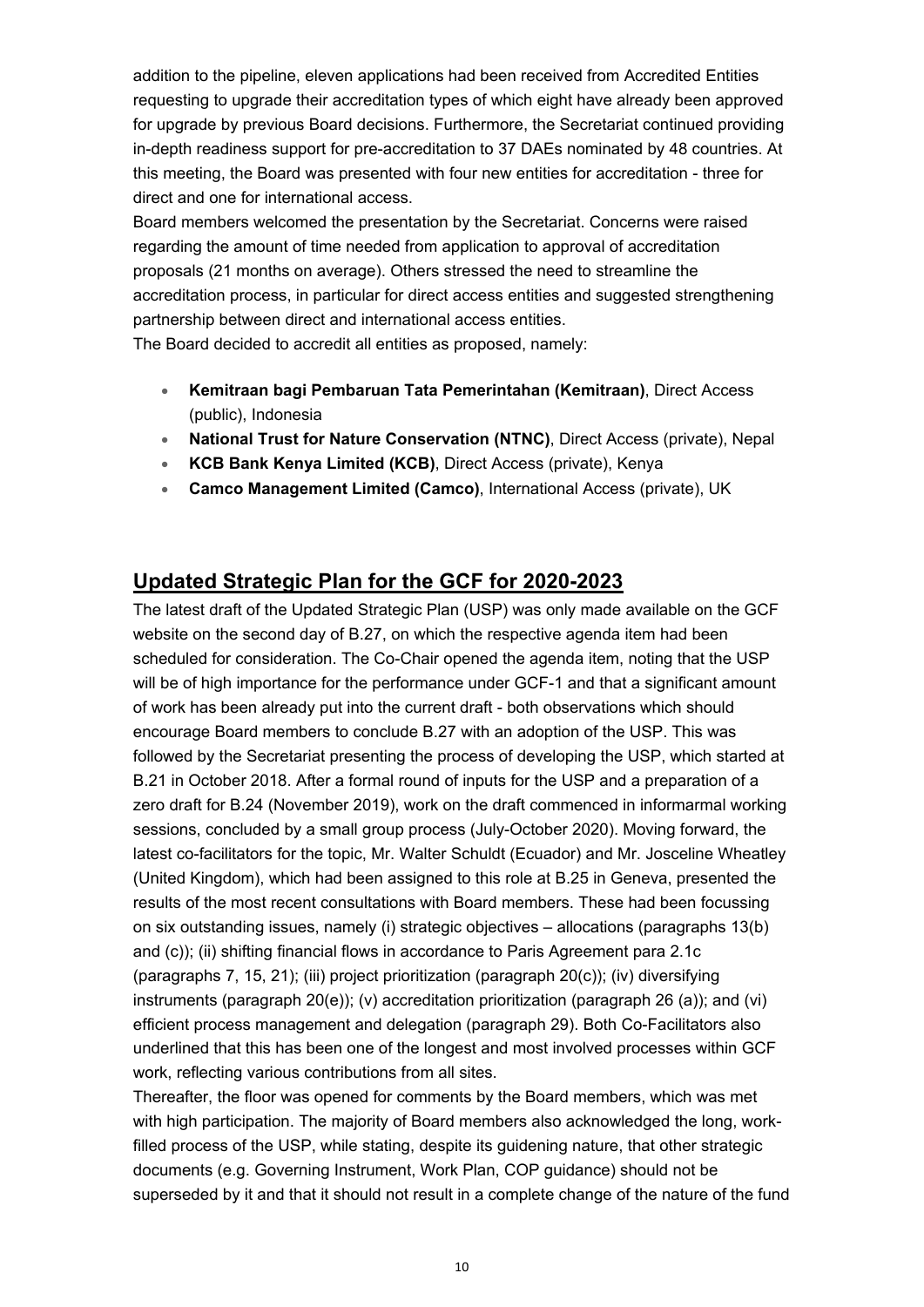(e.g. no limitations on access for any stakeholder compared to the status quo). Within the further debate, persisting concerns surrounding the outstanding issues were reiterated, for example, some members underlined again concerns over the strength of support for DAEs or the emphasis of private sector participation. Other Board members underlined that it is already a document of compromise, accommodating varying views as much as possible, and arguing for adoption. Finally, a representative from the CSOs also highlighted support for strong elements on adaptation finance and DAE engagement in the USP and expressed disappointment regarding the missing inclusion of comments to integrate equity and human rights in the draft. Due to the multitude of input received on the initial discussion of the latest draft USP, a decision was adjourned to a later point of B.27. The agenda resumed on the last day of the Board meeting, as the Secretariat presented an updated USP document with a new alternative option in the decision text on funding allocation for adaptation, and several edits in Annex II of the document. The Co-Chairs recalled that when the draft was first introduced on day 3 of B.27, the Board had agreed for the funding allocation to meet and exceed the IRM targets. One Board member wanted reassurance that any changes in the decision text paragraph would not result in a reclassification of countries.

Although a proposal was made to conduct a formal voting process on this agenda item due to the seemingly unending debates on the decision text, most Board members insisted that a decision on the USP needed to be made by consensus. Ultimately, the Board approved the draft decision and adopted the USP of the GCF for 2020-2023.

## **Review of the Multilateral Organisation Performance Assessment Network (MOPAN)**

Since the information about an intended review of the GCF by MOPAN already created a contentious debate around Board responsibilities and procedures at B.26, the item appeared again on the agenda at this Board meeting. The Executive Director presented the background and history of communication between GCF and MOPAN. In response, several Board members stressed, that from their perspective, the GCF Governing Instrument entitles solely the Board and the COP to request and approve reviews of a dimension such as MOPAN. Thus they reiterated their demand to stop the process for the moment. They further criticised the lack of communication on this issue among Board members and the Secretariat. On the other hand, other Board members had the view that the MOPAN assessment does not significantly differ from other external reviews and is of high importance for contributors to fulfill their legal accountability obligations. The Co-Chairs concluded that there exists a clear divergence of opinions across the Board on this matter and specified that the Executive Director will take those into account in his communication with MOPAN. Since there was no consensus on an engagement of the GCF with MOPAN activities at this point of time, there might be a follow-up session giving MOPAN the opportunity to present its approach to the Board at one of the next Board meetings.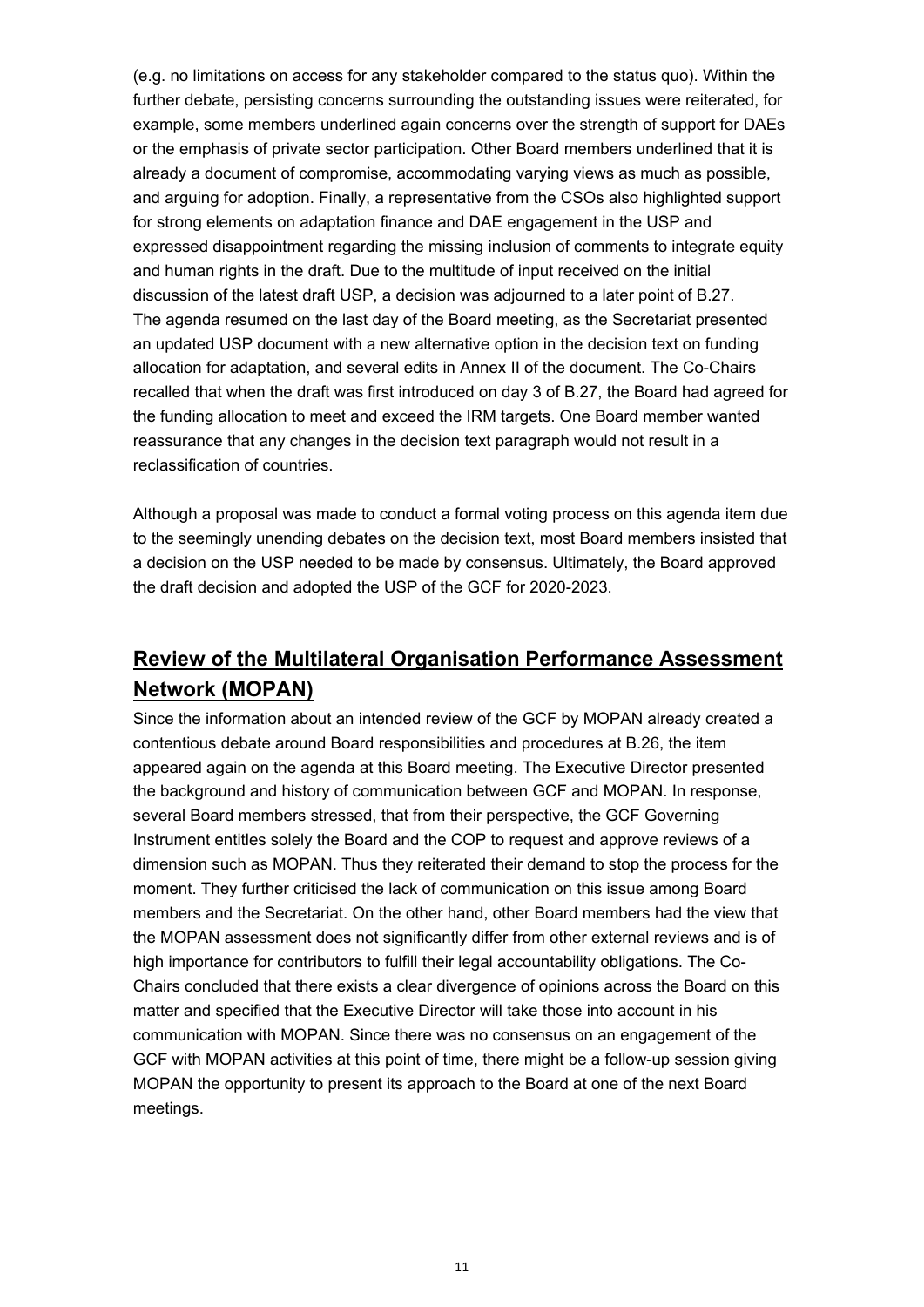## **Updated and Integrated Results Management Framework and results tracking tool**

So far the GCF relied on its initial Results Management Framework and Performance Measurement Frameworks to track its results and impact. At its 22nd meeting, the Board requested the Secretariat to present an updated Integrated Results Management Framework (IRMF) that combines both existing frameworks and better links to the Investment Framework for the GCF-1 programming. Most Board members welcomed the proposed general approach of the IRMF. While several Board members suggested transforming the present information item into a Board decision, other Board members opposed an accelerated approval process for such an important element of the GCF. They suggested comprehensively taking into account the comments made by the Board, including demands for properly reflecting constraints from smaller DAEs. Several entities raised concerns about introducing new standards and requirements in the middle of the five years AE approval cycle and during the COVID-19 pandemic. Furthermore some Board members remarked that IRMF and USP should be properly linked. Consequently, as the USP was not yet approved, they felt a decision on the IRMF was not yet possible. The CSO active observer expressed disappointment that despite the participatory approach of the IRMF, civil society and indigneous groups have not been consulted on the framework yet. Eventually, the Board agreed to address the remaining concerns and comments over the next months and take a decision on the IRMF at the next meeting.

## **Work programme of the Secretariat and administrative budget for 2021**

The Secretariat presented the agenda item stating that GCF's operating context had dramatically changed compared to the 2020 approved work programme and budget due to the ongoing COVID-19 pandemic. It was reported that the GCF-1 replenishment process had successfully raised about US\$ 10 billion with pledges coming from 31 countries, helping to increase GCF's annual programming ambition by almost 70%. The Secretariat presented that the 2021 work programme and the budget would focus on six key priorities with a results framework reframed around expected qualitative outcomes. The priorities include i) Origination of country-driven, paradigm-shifting investments; ii) Project development and appraisal to build an impactful GCF Portfolio; iii) Management of portfolio implementation for results and knowledge; iv) Supporting the Board and helping to advance consolidation of the GCF policy and governance framework; v) Facilitating access and accelerating implementation by improving process efficiency, effectiveness, transparency and speed of delivery; and vi) Fostering a high-performance collaborative culture and consolidating institutional capacities and oversight. In order to execute these key six priority areas and meeting the Board expenditures and Trustee costs, the Secretariat requested the total budget of US\$ 83.53 million for 2021, marking an increase of 6.4% compared to the 2020 budget (US\$ 78.48 million). Overall, there was an increase of budget for the Secretariat (4.8% increase), Board expenditures (18.5% increase) and Trustee costs (30.4% increase). The Secretariat stated that the increase in budget was to respond to the significant growth that had taken place in key work areas like project implementation and formulation. A number of Board Members deliberated on this agenda item appreciating the work of the Secretariat and the Budget Committee. They appreciated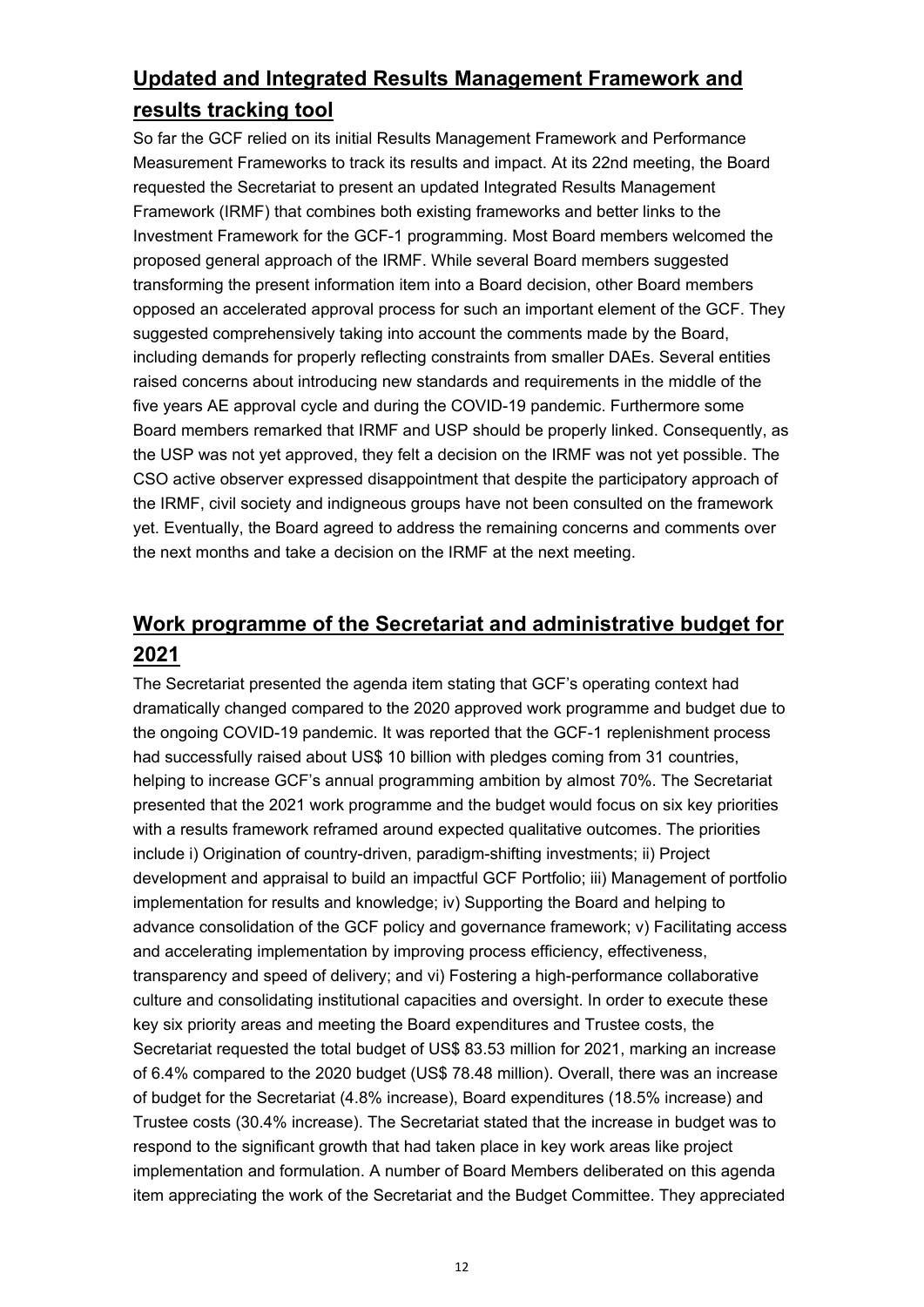the ambitions put forward through the work programme and the budget at this unprecedented time of COVID-19. One Board member proposed the inclusion of preparing a comprehensive financial plan to manage GCF-1 resources in the draft decision text. Similarly, another Board member requested to include the preparation of an accreditation strategy in 2021 in the decision text. Regarding the accreditation strategy, a number of Board members opposed the idea, stating that this matter was being dealt with under another agenda item.

Consequently, apart from approving the budget for the Secretariat, the Board and the Trustee, the decision text also requested the Secretariat to prepare a comprehensive financial plan to manage the commitment authority for the entire GCF-1 programming period for the Board's consideration at B.29.

#### **Work programmes and budgets of the independent units**

#### a) Work programme and budget of the Independent Evaluation Unit (IEU)

A representative of the IEU presented the progress of 2020 and the work plan and the budget for 2021. In 2021, the IEU plans to proceed its work through four pillars: i) Building and strengthening the IEU; ii) Evaluations; iii) Capacity building and advisory services; and iv) Uptake, communications and partnerships. The IEU will commence five evaluations in 2021 and deliver them in a phased manner for Board consideration in 2021 and 2022. The five evaluations include a) an Independent evaluation of the effectiveness of the GCF investments in LDCs; b) an Evaluation of the GCF Request for Proposal (RfP) pilot programmes; c) an Independent evaluation of the GCF's approach to the private sector; d) the continuation of its multi-year evaluation of project investments through the LORTA programme; and e) the first phase of the second performance review (SPR) of the GCF. The proposed budget for the year 2021 was US\$ 5.91 million, marking an increase of 5.9% over its 2020 budget (US\$ 5.58 million).

A number of Board members appreciated the work of the IEU and the plan they have proposed, stating that the work of the IEU was crucial for the performance of the GCF. Some Board members stressed that the private sector evaluation and the second performance review of the GCF should start on time and suggested close cooperation between the IEU and the Secretariat. One Board member raised a concern on the annual work plan and the three year rolling work plan stating that five evaluations per year was a bit too many as it would take the Board a lot of time reviewing and discussing them. Hence, a suggestion was made to change the current practice and only have two to three evaluations per year taking care of the quality rather than the quantity. One Board member was of the opinion that the Board needed to manage time well rather than reducing the number of evaluations, as evaluations are key to a learning organization like the GCF. After some discussion on the draft decision the agenda item was adopted with some changes to the original draft.

#### b) Work programme and budget of the Independent Integrity Unit (IIU)

The head of the IIU was requested to make a brief presentation on the work programme and budget for 2021. In the presentation, the review of the work done in 2020 was briefly shared and highlighted the key priorities and proposals for 2021. It was stated that during the last three years, the IIU had significantly improved its efficiency and productivity in the